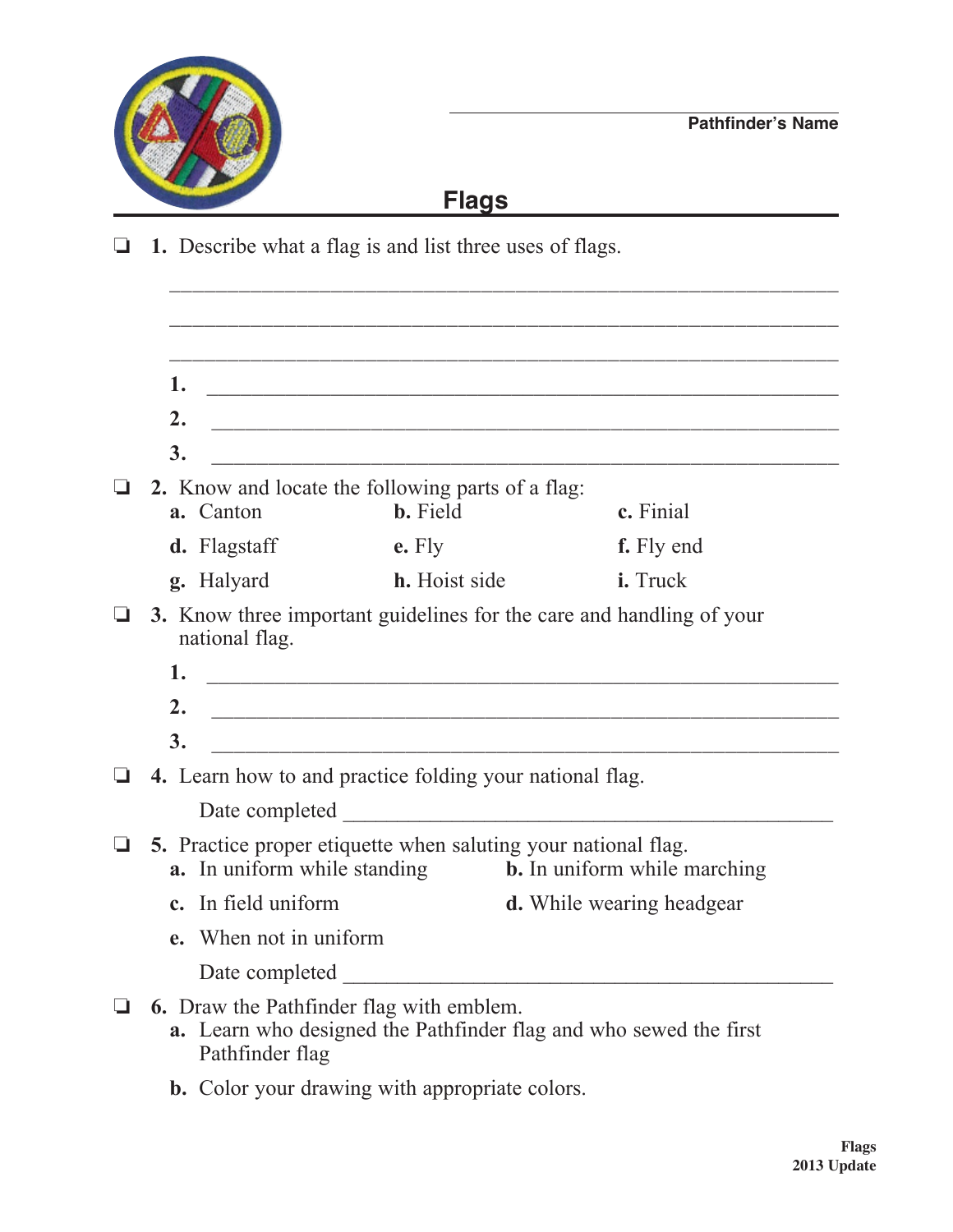**c.** Know the meaning of the emblem.

Date completed \_\_\_\_\_\_\_\_\_\_\_\_\_\_\_\_\_\_\_\_\_\_\_\_\_\_\_\_\_\_\_\_\_\_\_\_\_\_\_\_\_\_\_\_\_

**a** 7. Draw the Christian Flag. **a.** Explain what the colors represent.

**b.** Know what the emblem represents.

**a** 8. Know how to display the national, state and /or province, Christian, AY, and Pathfinder flags for each of the following occasions:

 $\overline{\phantom{a}}$  ,  $\overline{\phantom{a}}$  ,  $\overline{\phantom{a}}$  ,  $\overline{\phantom{a}}$  ,  $\overline{\phantom{a}}$  ,  $\overline{\phantom{a}}$  ,  $\overline{\phantom{a}}$  ,  $\overline{\phantom{a}}$  ,  $\overline{\phantom{a}}$  ,  $\overline{\phantom{a}}$  ,  $\overline{\phantom{a}}$  ,  $\overline{\phantom{a}}$  ,  $\overline{\phantom{a}}$  ,  $\overline{\phantom{a}}$  ,  $\overline{\phantom{a}}$  ,  $\overline{\phantom{a}}$ 

 $\overline{\phantom{a}}$  ,  $\overline{\phantom{a}}$  ,  $\overline{\phantom{a}}$  ,  $\overline{\phantom{a}}$  ,  $\overline{\phantom{a}}$  ,  $\overline{\phantom{a}}$  ,  $\overline{\phantom{a}}$  ,  $\overline{\phantom{a}}$  ,  $\overline{\phantom{a}}$  ,  $\overline{\phantom{a}}$  ,  $\overline{\phantom{a}}$  ,  $\overline{\phantom{a}}$  ,  $\overline{\phantom{a}}$  ,  $\overline{\phantom{a}}$  ,  $\overline{\phantom{a}}$  ,  $\overline{\phantom{a}}$ 

 $\overline{\phantom{a}}$  , and the contract of the contract of the contract of the contract of the contract of the contract of the contract of the contract of the contract of the contract of the contract of the contract of the contrac

- **a.** Campsite when camping
- **b.** Platform for special ceremonies
- **c.** Church service for Induction, Investiture, and or Pathfinder Sabbath.
- **d.** Fair booth
- **e.** Pathfinder/AY Club meeting

Date completed \_\_\_\_\_\_\_\_\_\_\_\_\_\_\_\_\_\_\_\_\_\_\_\_\_\_\_\_\_\_\_\_\_\_\_\_\_\_\_\_\_\_\_\_\_

**9.** Learn and share with your group the history of your country/island's flag and what the colors and symbols on it represent.

Date completed \_\_\_\_\_\_\_\_\_\_\_\_\_\_\_\_\_\_\_\_\_\_\_\_\_\_\_\_\_\_\_\_\_\_\_\_\_\_\_\_\_\_\_\_\_

 $\Box$  10. Identify the flags of your Division and know what countries they represent Date completed \_\_\_\_\_\_\_\_\_\_\_\_\_\_\_\_\_\_\_\_\_\_\_\_\_\_\_\_\_\_\_\_\_\_\_\_\_\_\_\_\_\_\_\_\_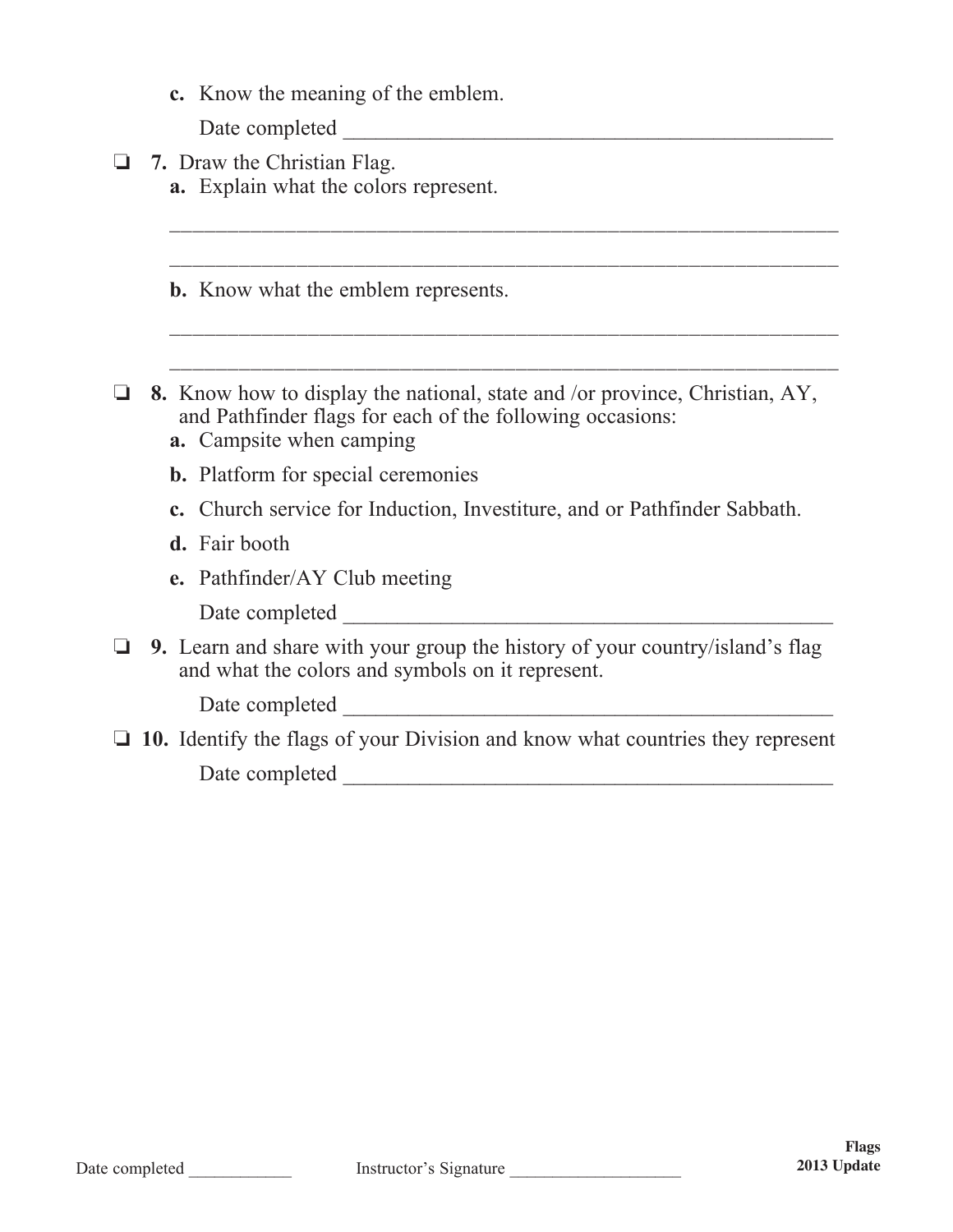## **Flags, Advanced**

o **1.** Earn the Flags honor. **□** 2. What is the study of flags called?  $\overline{\phantom{a}}$  ,  $\overline{\phantom{a}}$  ,  $\overline{\phantom{a}}$  ,  $\overline{\phantom{a}}$  ,  $\overline{\phantom{a}}$  ,  $\overline{\phantom{a}}$  ,  $\overline{\phantom{a}}$  ,  $\overline{\phantom{a}}$  ,  $\overline{\phantom{a}}$  ,  $\overline{\phantom{a}}$  ,  $\overline{\phantom{a}}$  ,  $\overline{\phantom{a}}$  ,  $\overline{\phantom{a}}$  ,  $\overline{\phantom{a}}$  ,  $\overline{\phantom{a}}$  ,  $\overline{\phantom{a}}$ o **3.** Know and identify the following basic types of flags and list one flag for each type. **a.** Badge **b.** Bicolor **c.** Burgee  **d.** Canton **e.** Couped Cross **f.** Cross **g.** Pennant **h.** Quartered **i.** Serration  **j.** Triangle **k.** Triband **l.** Guidon Date completed  $\Box$ o **4.** Choose three national flags, including your own, that, combined, have all the following colors. On those flags, what do the colors represent: **a.** Red **b.** Blue **c.** Black **d.** Green **e.** White **f.** Yellow Date completed  $\Box$ □ 5. Learn how to properly hoist and retrieve the following flags.  **a.** National flag **b.** State/Province  **c.** Pathfinder/AY **d.** Christian/Area (District or County) Date completed  $\Box$  $\Box$  6. Learn when and why a flag is flown at half staff.  $\overline{\phantom{a}}$  ,  $\overline{\phantom{a}}$  ,  $\overline{\phantom{a}}$  ,  $\overline{\phantom{a}}$  ,  $\overline{\phantom{a}}$  ,  $\overline{\phantom{a}}$  ,  $\overline{\phantom{a}}$  ,  $\overline{\phantom{a}}$  ,  $\overline{\phantom{a}}$  ,  $\overline{\phantom{a}}$  ,  $\overline{\phantom{a}}$  ,  $\overline{\phantom{a}}$  ,  $\overline{\phantom{a}}$  ,  $\overline{\phantom{a}}$  ,  $\overline{\phantom{a}}$  ,  $\overline{\phantom{a}}$  \_\_\_\_\_\_\_\_\_\_\_\_\_\_\_\_\_\_\_\_\_\_\_\_\_\_\_\_\_\_\_\_\_\_\_\_\_\_\_\_\_\_\_\_\_\_\_\_\_\_\_\_\_\_\_\_\_\_  $\Box$  7. What are the conditions that require a national flag to be lighted?  $\overline{\phantom{a}}$  ,  $\overline{\phantom{a}}$  ,  $\overline{\phantom{a}}$  ,  $\overline{\phantom{a}}$  ,  $\overline{\phantom{a}}$  ,  $\overline{\phantom{a}}$  ,  $\overline{\phantom{a}}$  ,  $\overline{\phantom{a}}$  ,  $\overline{\phantom{a}}$  ,  $\overline{\phantom{a}}$  ,  $\overline{\phantom{a}}$  ,  $\overline{\phantom{a}}$  ,  $\overline{\phantom{a}}$  ,  $\overline{\phantom{a}}$  ,  $\overline{\phantom{a}}$  ,  $\overline{\phantom{a}}$ 

 $\overline{\phantom{a}}$  ,  $\overline{\phantom{a}}$  ,  $\overline{\phantom{a}}$  ,  $\overline{\phantom{a}}$  ,  $\overline{\phantom{a}}$  ,  $\overline{\phantom{a}}$  ,  $\overline{\phantom{a}}$  ,  $\overline{\phantom{a}}$  ,  $\overline{\phantom{a}}$  ,  $\overline{\phantom{a}}$  ,  $\overline{\phantom{a}}$  ,  $\overline{\phantom{a}}$  ,  $\overline{\phantom{a}}$  ,  $\overline{\phantom{a}}$  ,  $\overline{\phantom{a}}$  ,  $\overline{\phantom{a}}$ 

 $\overline{\phantom{a}}$  ,  $\overline{\phantom{a}}$  ,  $\overline{\phantom{a}}$  ,  $\overline{\phantom{a}}$  ,  $\overline{\phantom{a}}$  ,  $\overline{\phantom{a}}$  ,  $\overline{\phantom{a}}$  ,  $\overline{\phantom{a}}$  ,  $\overline{\phantom{a}}$  ,  $\overline{\phantom{a}}$  ,  $\overline{\phantom{a}}$  ,  $\overline{\phantom{a}}$  ,  $\overline{\phantom{a}}$  ,  $\overline{\phantom{a}}$  ,  $\overline{\phantom{a}}$  ,  $\overline{\phantom{a}}$